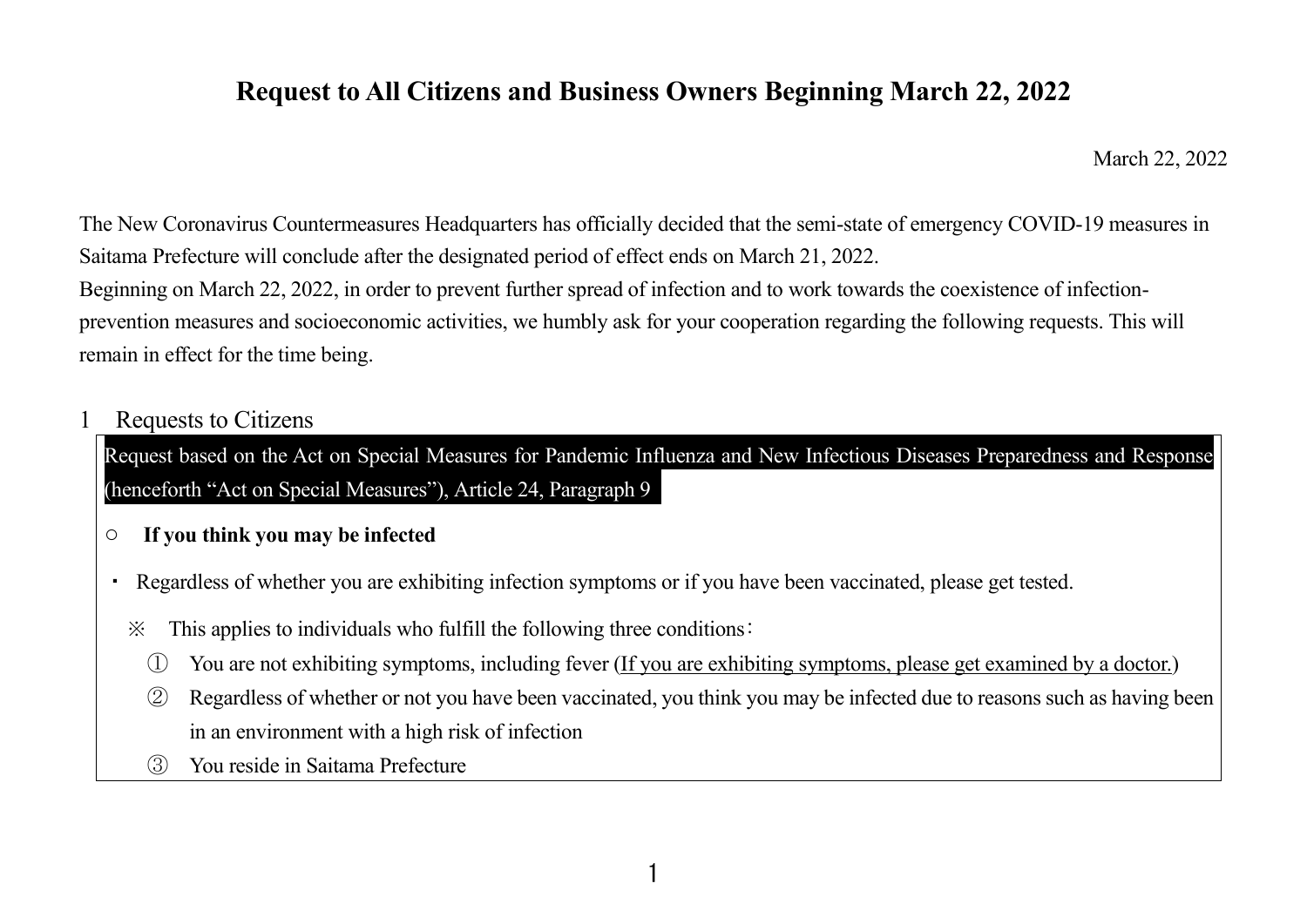## ○ Outings and Travel (Other requests)

- When traveling outside of the prefectural borders for purposes such as returning home or recreational travel, please strictly adhere to basic infection-prevention measures (social distancing, wearing a mask, hand washing and sanitation, etc.), and avoid the "Three Cs," in addition to abstaining from high infection-risk behavior.
- If you feel unwell, please refrain from going out (to dining and drinking facilities, participating in events, etc.)
- Use of Dining and Drinking Facilities (Other requests)
	- Please use facilities which adhere to industry-specific guidelines, especially Sai-no-Kuni "New Lifestyle" Safety Declaration Plus-certified dining and drinking facilities, which implement measures to protect the lives of their patrons.
- Infection-Prevention Measures Taking into Account the Characteristics of the Omicron Variant (Other requests) Please adhere to the following infection-prevention measures to lower the risk of infection∶
	- Avoid long periods of eating and drinking as much as possible, and do not speak in a loud voice
	- Always wear a mask when speaking with others
	- Avoid going to places that pose a high risk of infection
	- Even within your own home, regularly ventilate the rooms and frequently wash your hands
	- Strictly adhere to infection-prevention measures for children
	- The elderly or those with underlying health conditions should meet only with the people they see regularly, in small groups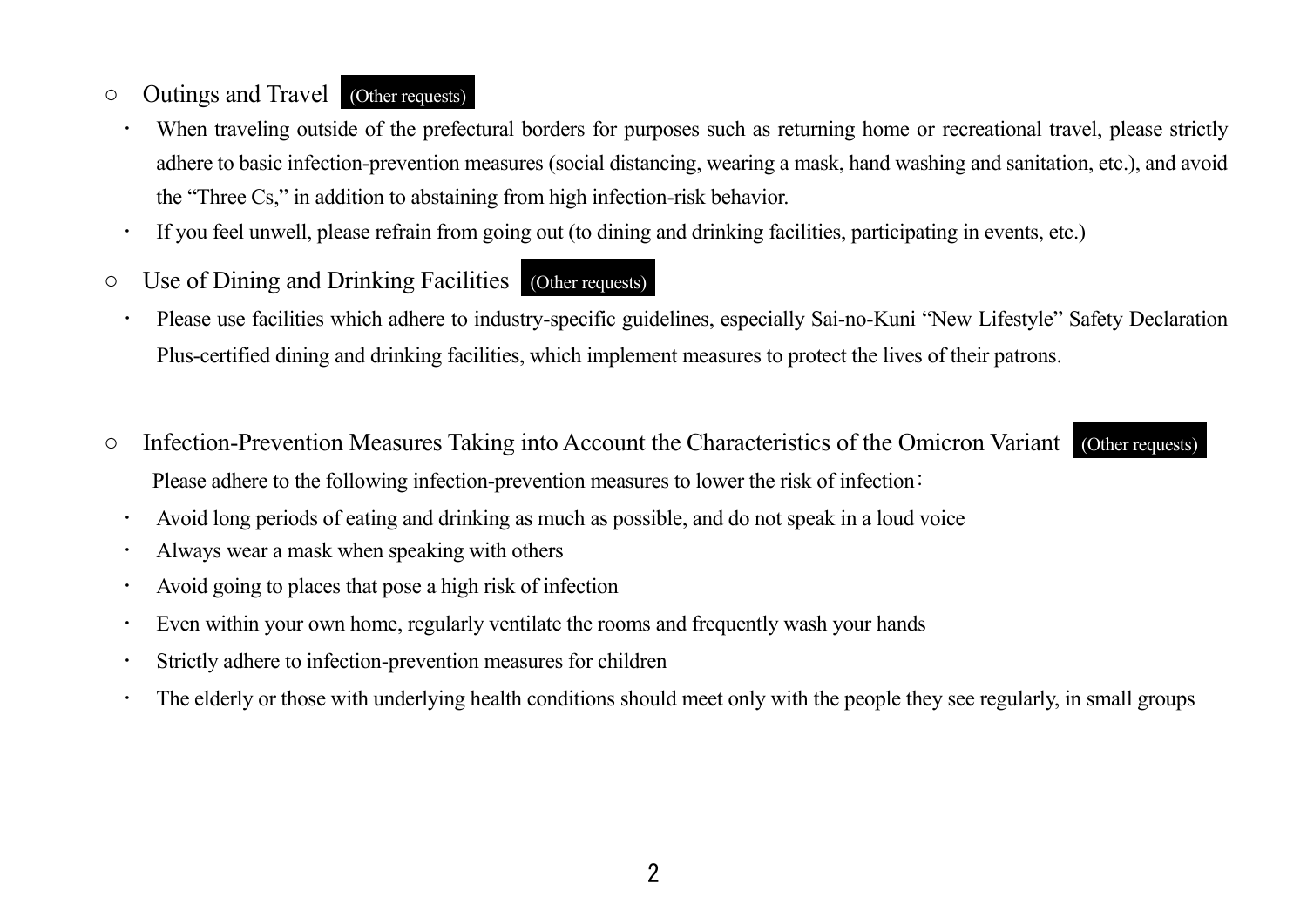2 Requests to Businesses (including facility managerial staff)

(1) Requests to All Businesses

## Request based on the Act on Special Measures, Article 24, Paragraph 9

- ・Please use and adhere to resources such as the Sai-no-Kuni "New Lifestyle" Safety Declaration and the industry-specific guidelines, which were designed to assist businesses and facilities with specific independent measures to prevent the spread of infection.
- Infection-Prevention Measures Taking into Account the Characteristics of the Omicron Variant (other requests)
	- ・For work places continuing business, proceed with plans to reduce the number of people in the workplace through systems such as working at home (telework), etc.
- Regarding Efforts in Confirmation of Vaccination and Test Results(other requests)
	- ・While raising increasing the peace of mind and safety of citizens, in an effort to restore and continue socioeconomic activities, it is recommended that confirmation of vaccination and test results be conducted in settings and places thought to have a high risk of infection such as dining and drinking facilities, events, travel, etc. However, take care that this does not cause unfair discrimination.
		- ※ Pre-school aged children (generally under 6 years of age) who are accompanied by a parent or other guardian that lives with them do not need to provide test results. Please provide test results for children aged 6-11 until they have received two vaccines.
- 3 Requests to Dining and Drinking Facilities(other requests)
	- Please use and adhere to the Sai-no-Kuni "New Lifestyle" Safety Declaration.
	- If your facility is not certified as Sai-no-Kuni "New Lifestyle" Safety Declaration Plus Dining and Drinking Facility, please